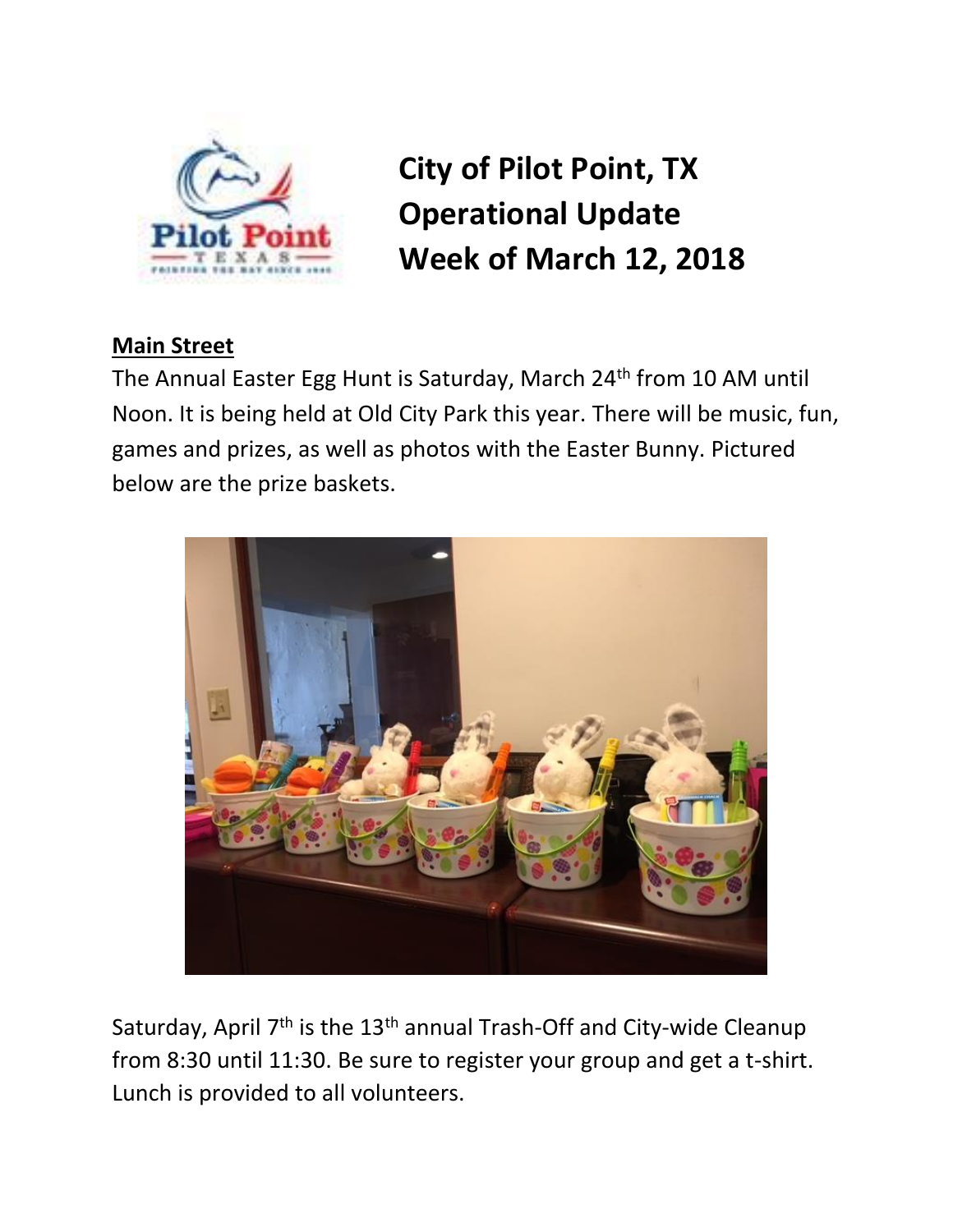## **Library**

The Library was open from 5-7:30 p.m. on Tuesday evening for community members who wanted to have their taxes prepared for free through the United Way of Denton County. All volunteers are IRS certified. Over 50 children and adults enjoyed the Library's baby goat

program on Wednesday morning. Children of all ages enjoyed petting and learning about the goats plus they made a goat puppet to take home. Daily family movies are also being shown at 2 p.m. during spring break. Children love to use the Library's "Imagination Station" located



in the vault (pictured below). This makerspace has several types of



manipulatives for children to make fun creations. Crochet lovers came to the Library on Thursday morning for Yarn Buddies. To finish off the week, Saturday will be a game day for classic board game enthusiasts.

Next week the Library will hold free tax preparation on Tuesday evening; Music & Movement on Wednesday morning; Yarn Buddies on Thursday morning and Exercise Club on Thursday evening.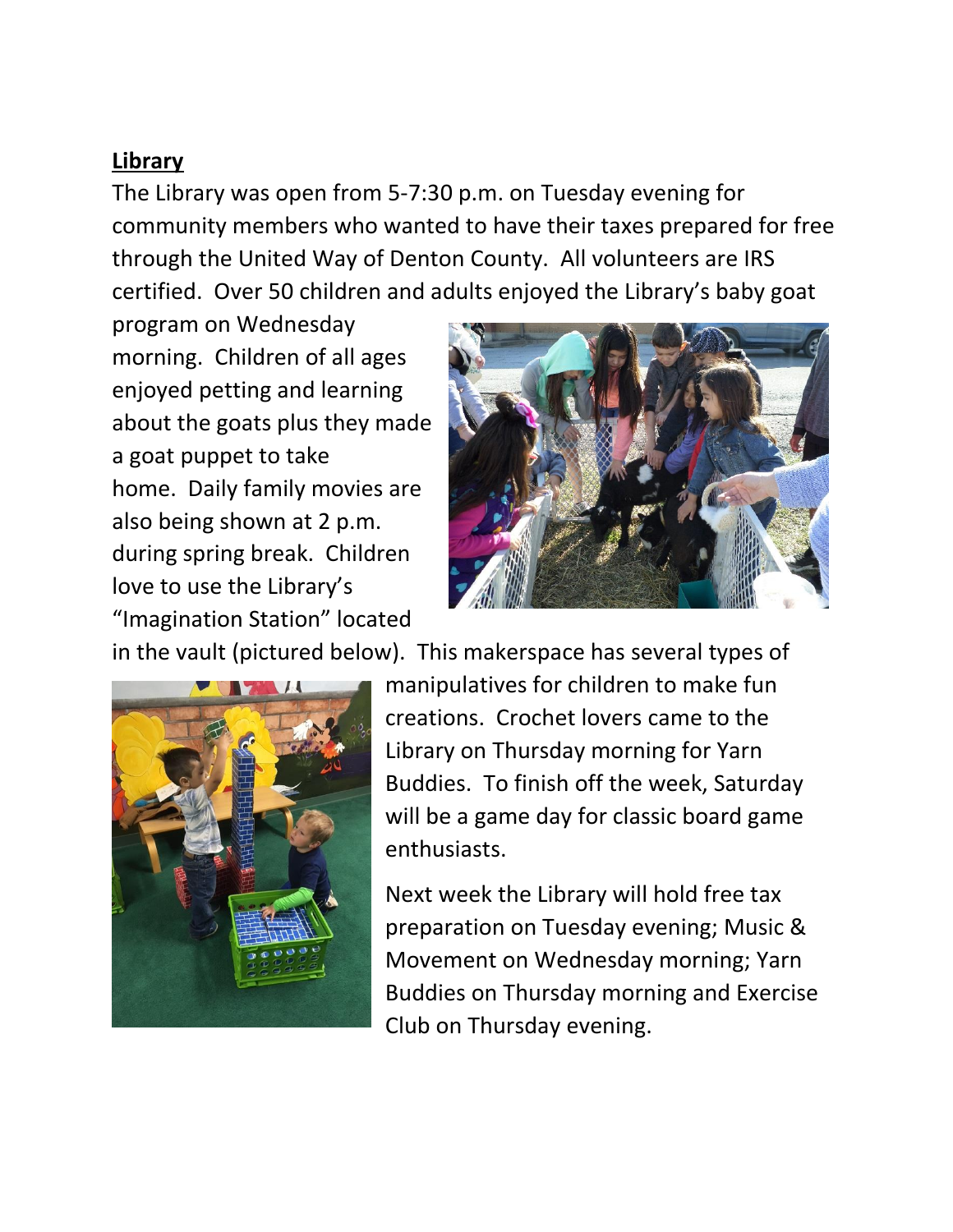## **Community Development**

The City has a number of building projects going on at any given time. The Operational Update will provide a summary each week of the various projects and a status update. A flowchart is provided with the various stages of development. A green box indicates that stage is complete, a yellow box indicates in progress, a red box indicates the project has been halted by the developer or the City and a gray box indicates the developer has not reached that phase yet.



Calvin Alexander Homes – 400 Scott Lane – Driveway and approach has been poured.



Elliot Home Renovations – 415 E. Main Street – Single family Home – Driveway, approach and sidewalks have been poured.



Marco Family Investments – 700 E. Walcott St. – Exterior work is complete. Interior work continues.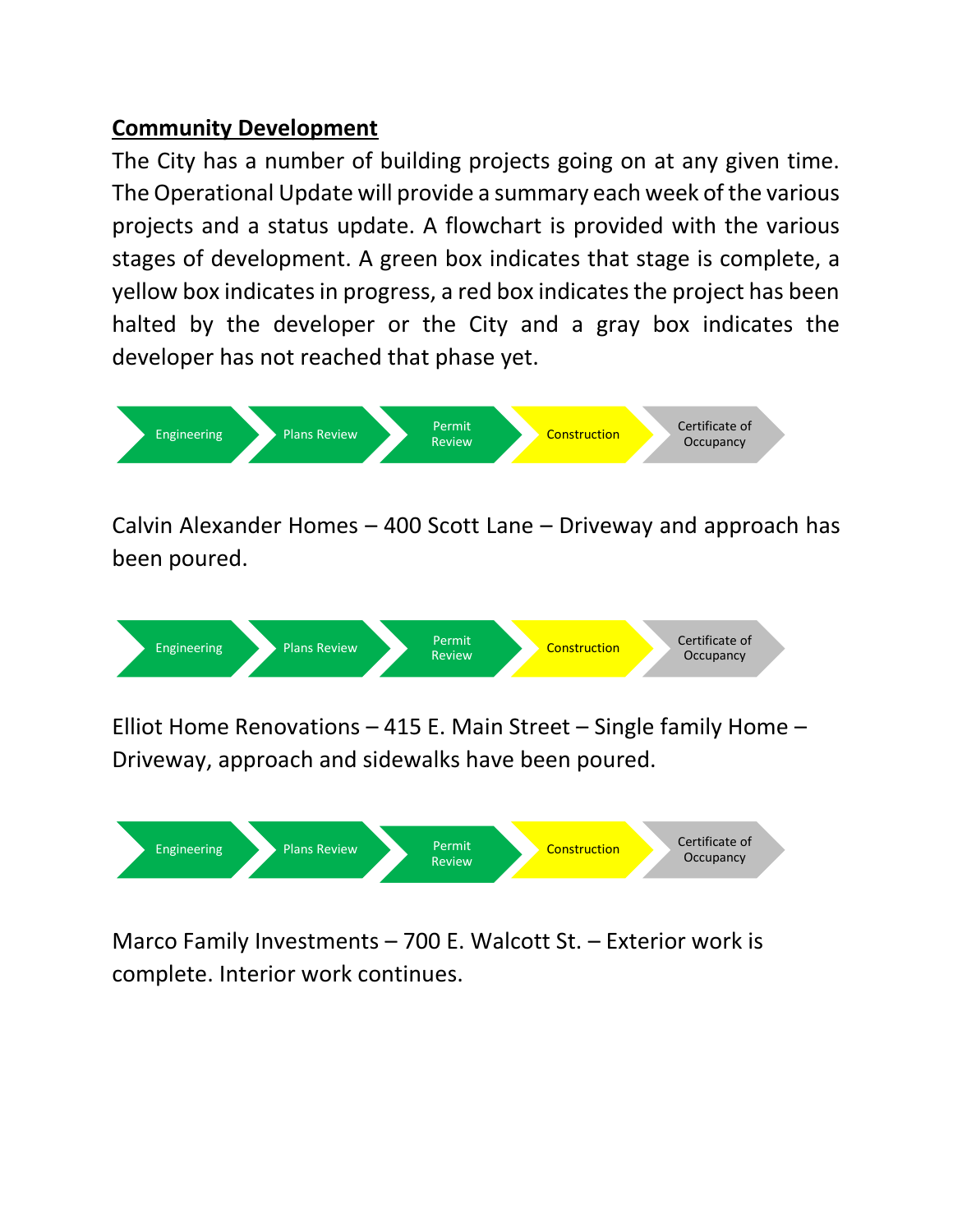

Edgar Evans Custom Homes –776 &768 E. Northside Street – Single Family Home – 776 – Awaiting final inspection. 768 – Awaiting final inspection.



Sue Sisomphou – 653 Coperhavr Street – New Single-Family Home – Exterior underway, OSB has been placed on the exterior.



Yarborough Farms – Carol Street - Pool House – Permit issued. Exterior work underway.



SNAG Investments – 525 Chandler Court - New Single-Family Home – Interior work underway. Insulation and sheetrock installed.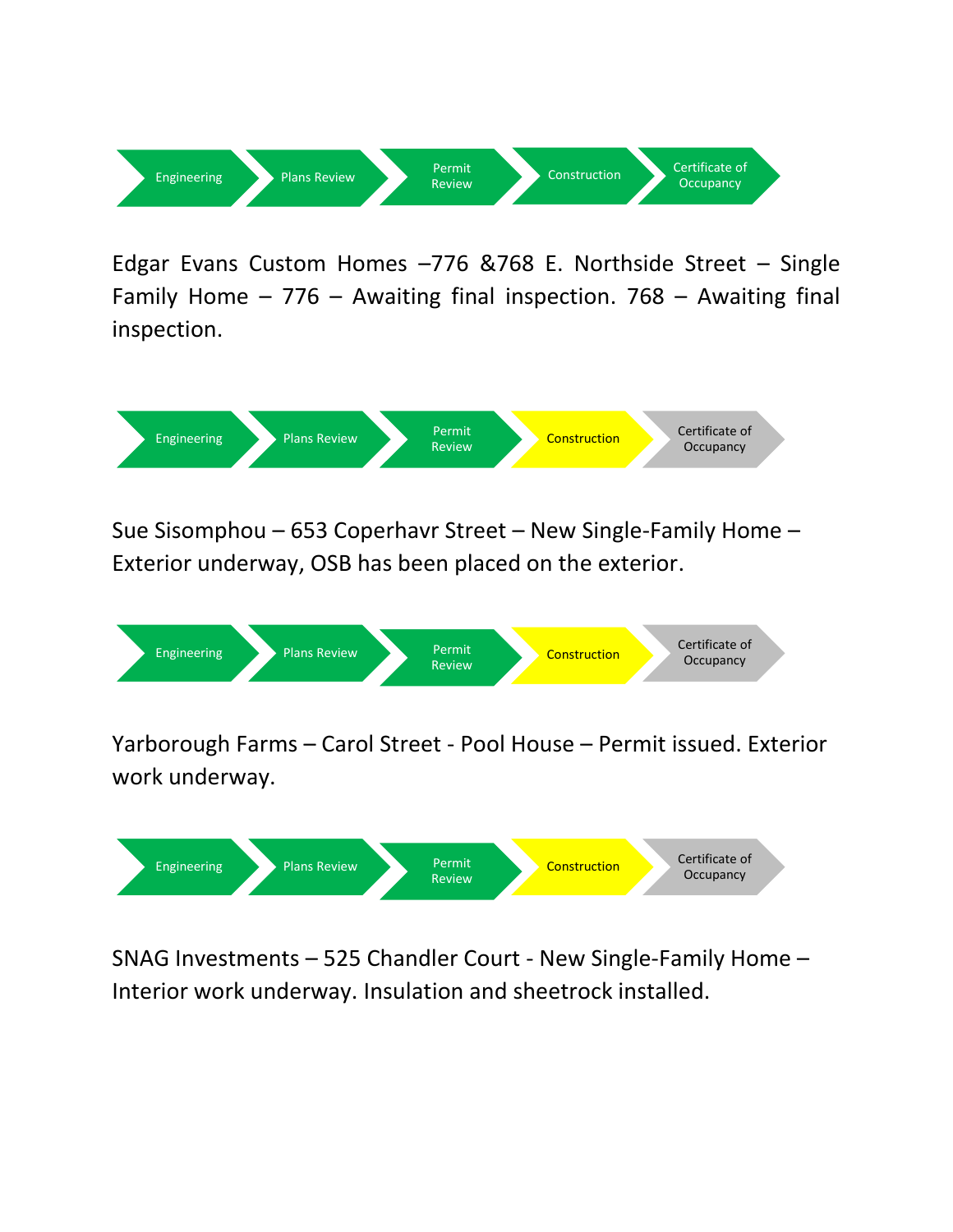

Buster Chandler Builders – 555 Chandler Court - New Single-Family Home – Framing of the structure is underway.



Edgar Evans Homes – 636 N Prairie Street – New Single Family Home – Forms have been set and rough-in plumbing has started. T-pole has passed.



Edgar Evans Homes – 415 W. Grove Street – New Single Family Home – Forms have been set and rough-in plumbing has passed.



SNAG Investments – 706 E. Walcott Street - New Single-Family Home – Foundation poured.